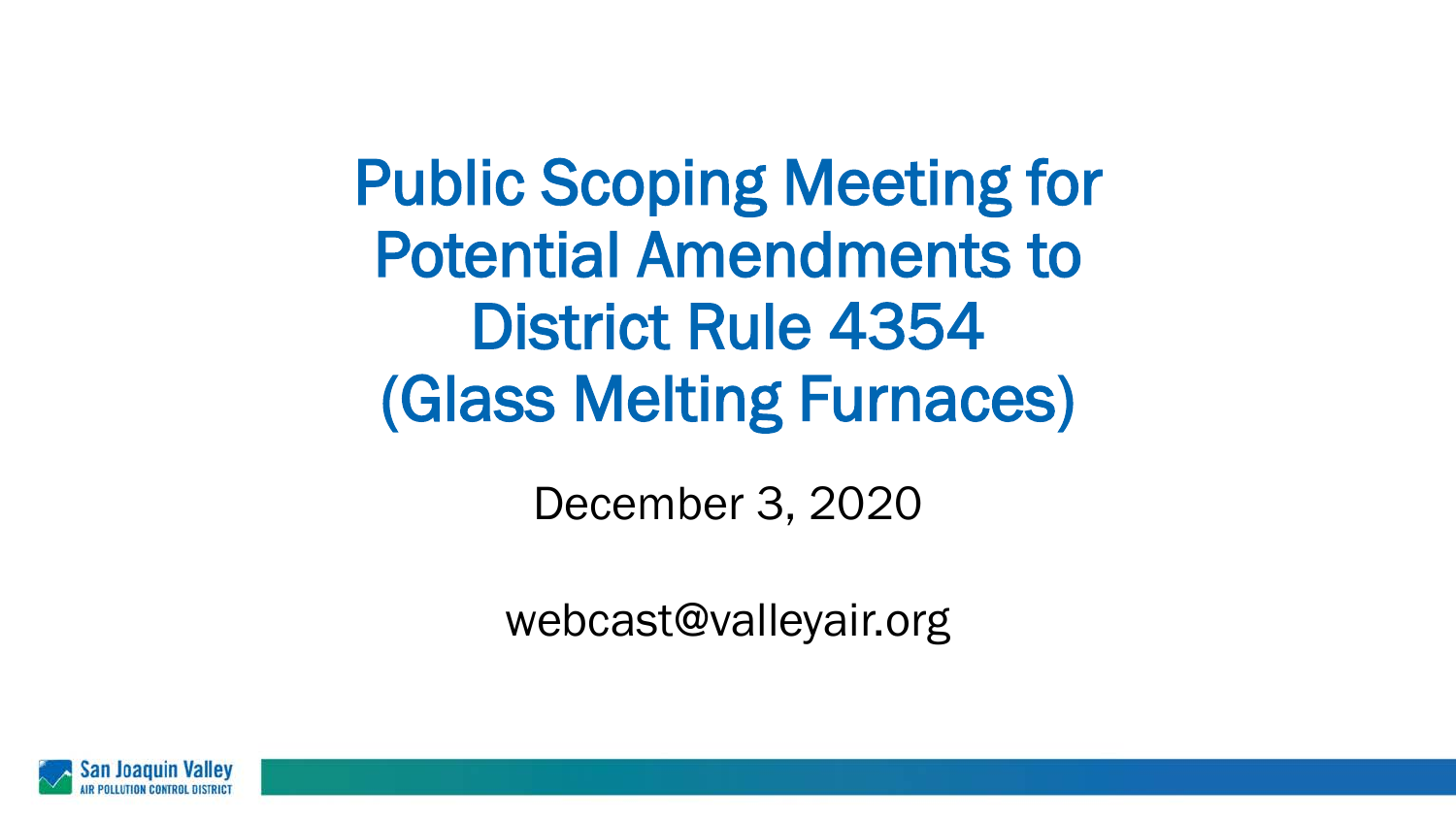## Valley's Air Quality Challenges

- Valley's challenges in meeting federal air quality standards unmatched due to unique geography, meteorology, and topography
- Valley designated as "Extreme" non-attainment of the 8-hour Ozone NAAQS; "Serious" non-attainment of federal standards for fine particulate matter (PM2.5)
	- Substantial emission reductions needed to achieve federal standards – need to go beyond already strict control limits
- Combustion is a significant source of NOx emissions, primary precursor to ozone and PM2.5 formation
	- Comprehensive strategy in *2018 PM2.5 Plan* includes commitment to reduce emissions from mobile sources and a number of stationary source categories, including glass melting furnaces



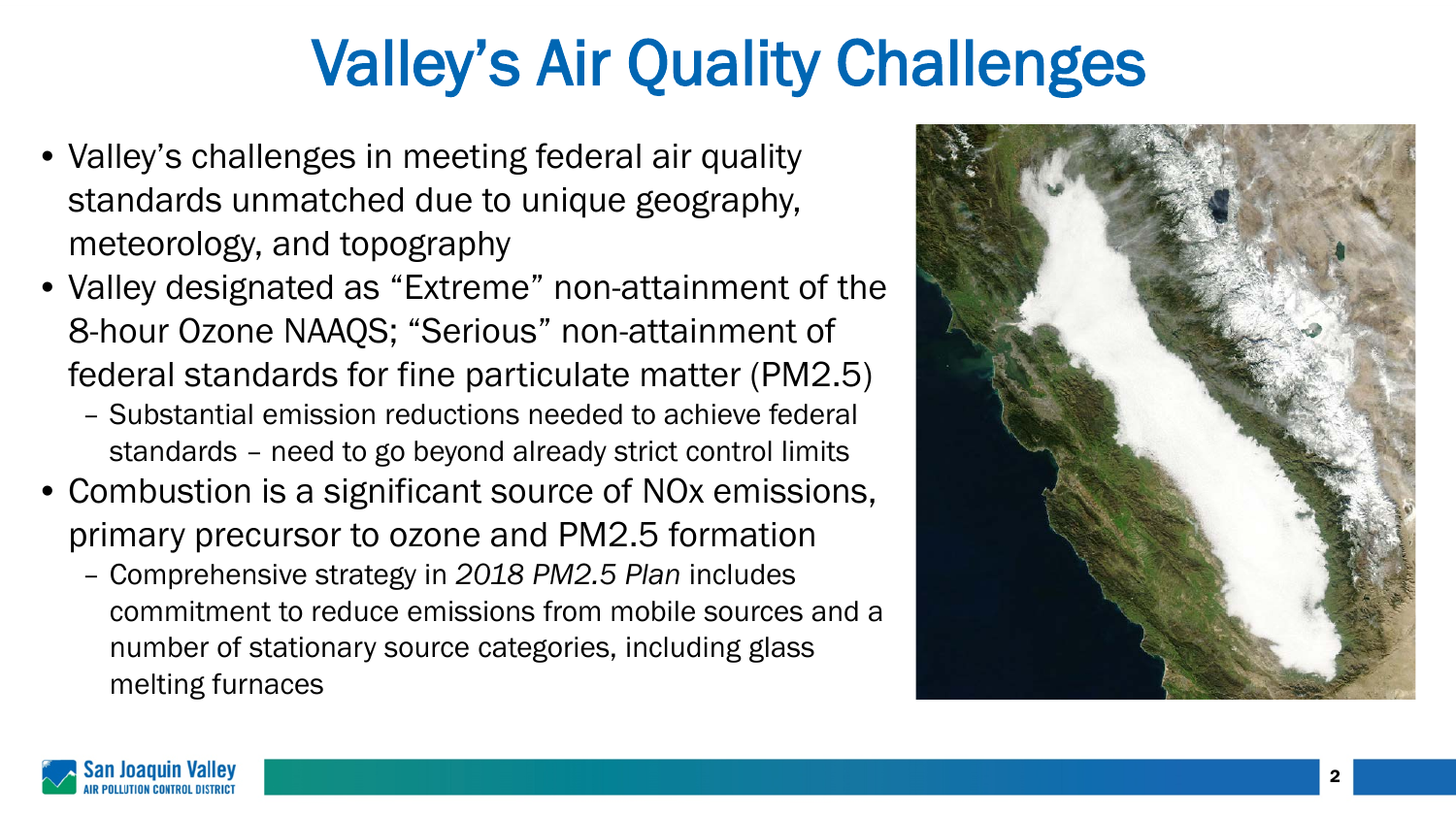# Glass Melting Facilities in San Joaquin Valley

- Valley home to six glass-making facilities with glass melting furnaces
	- **Container glass**: Any glass manufactured by pressing, blowing in molds, rolling, or casting (i.e. into bottles)
	- **Fiberglass:** Material consisting of fine filaments of glass
	- **Flat glass**: Glass produced by the float, sheet, rolled, or plate glass process used in windows, windshields, etc.





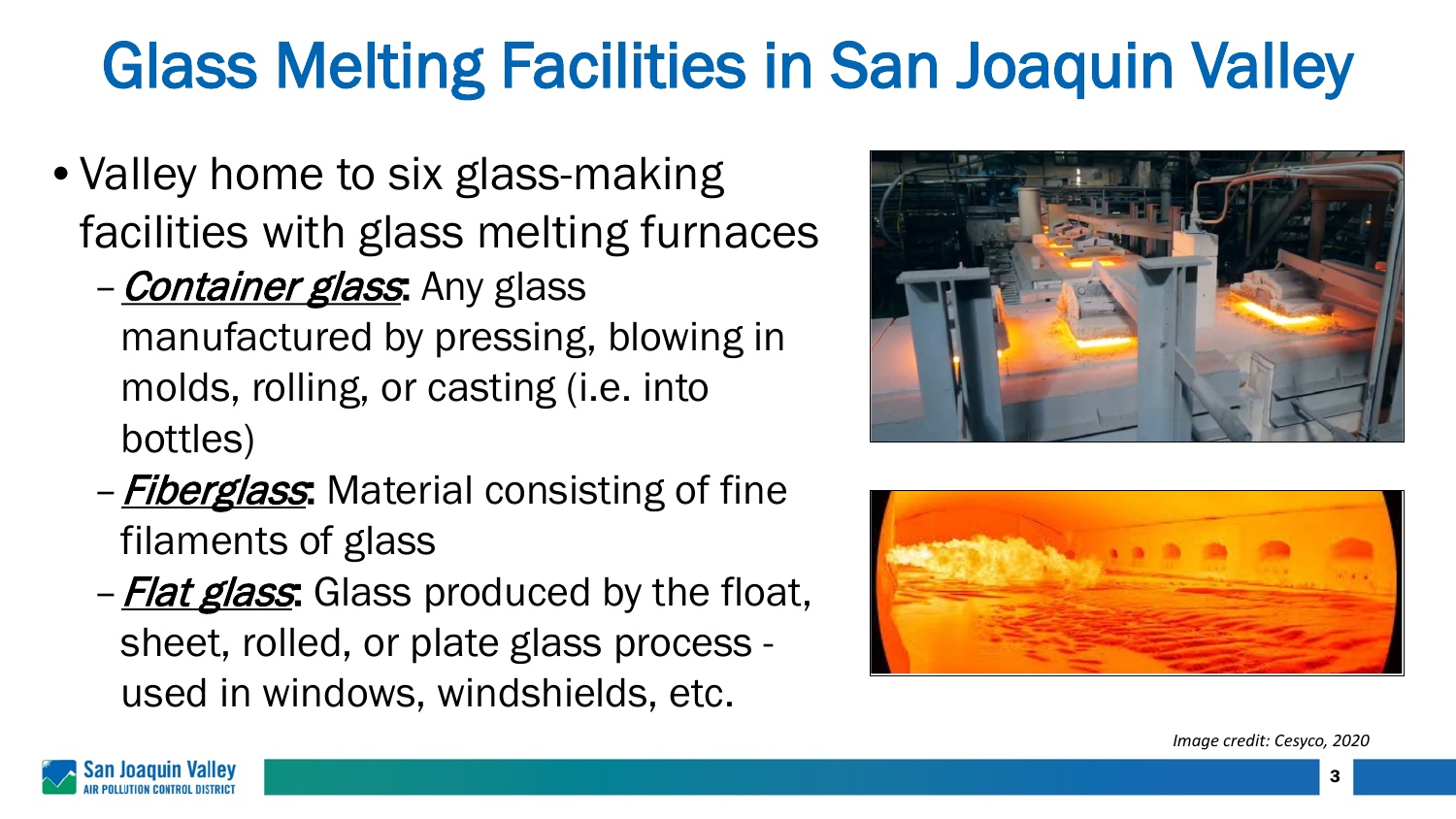## NOx Emissions from Glass Melting Furnaces in the Valley



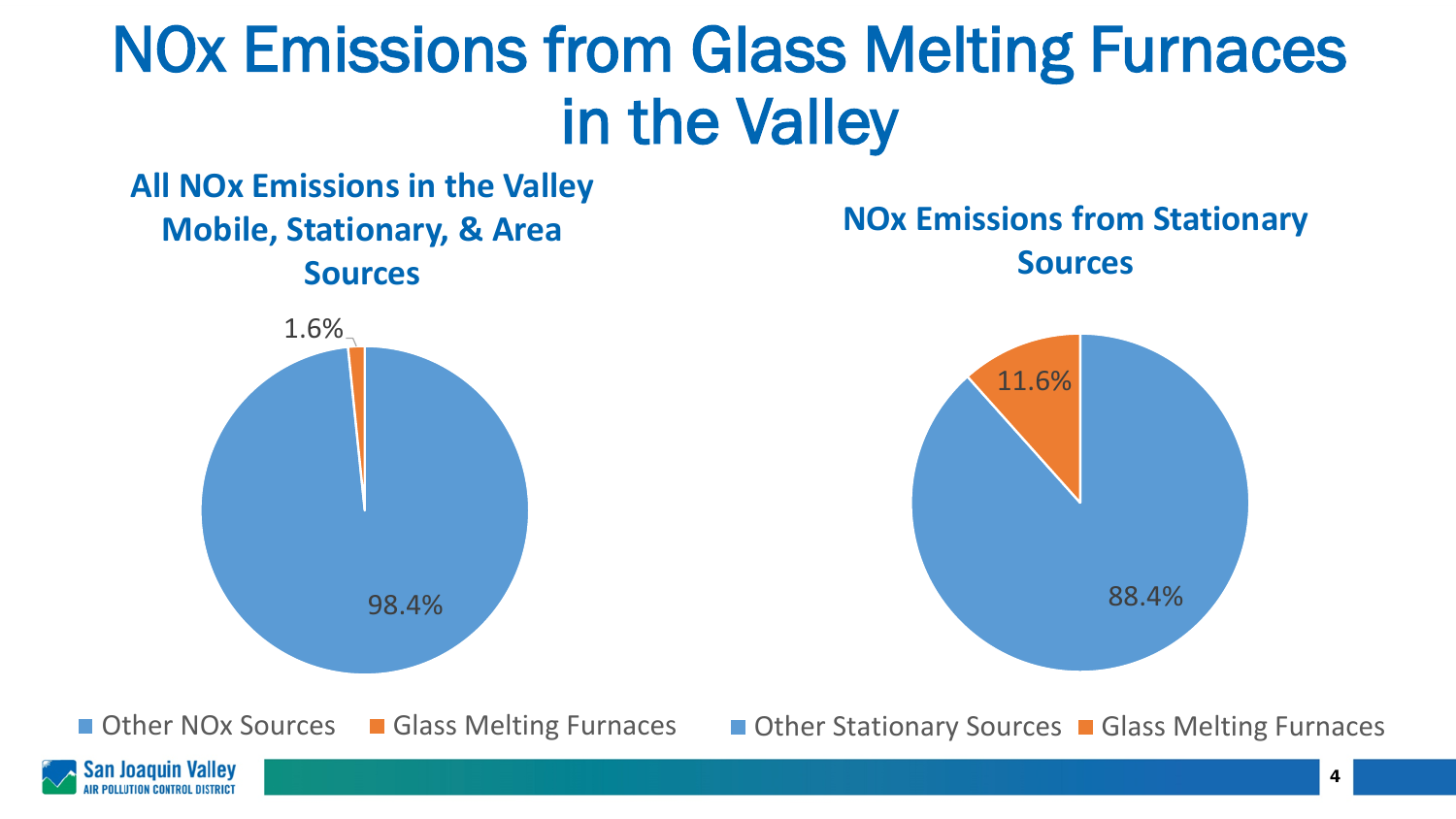### Rule 4354 Overview

- District Rule 4354 first adopted September 14, 1994 and has been amended six times
- Rule 4354 establishes specific NOx, CO, VOC, SOx, and PM10 limits from glass melting furnaces
- Various control technology installed at glass melting furnaces to meet existing stringent limits
	- Millions of dollars invested in control technology to reduce NOx by 70-80%
- Specific types of glass melting furnaces have different limits, due to variations in the glass production process, residency time in the furnace, temperature requirements, etc.
- Monitoring and recordkeeping requirements

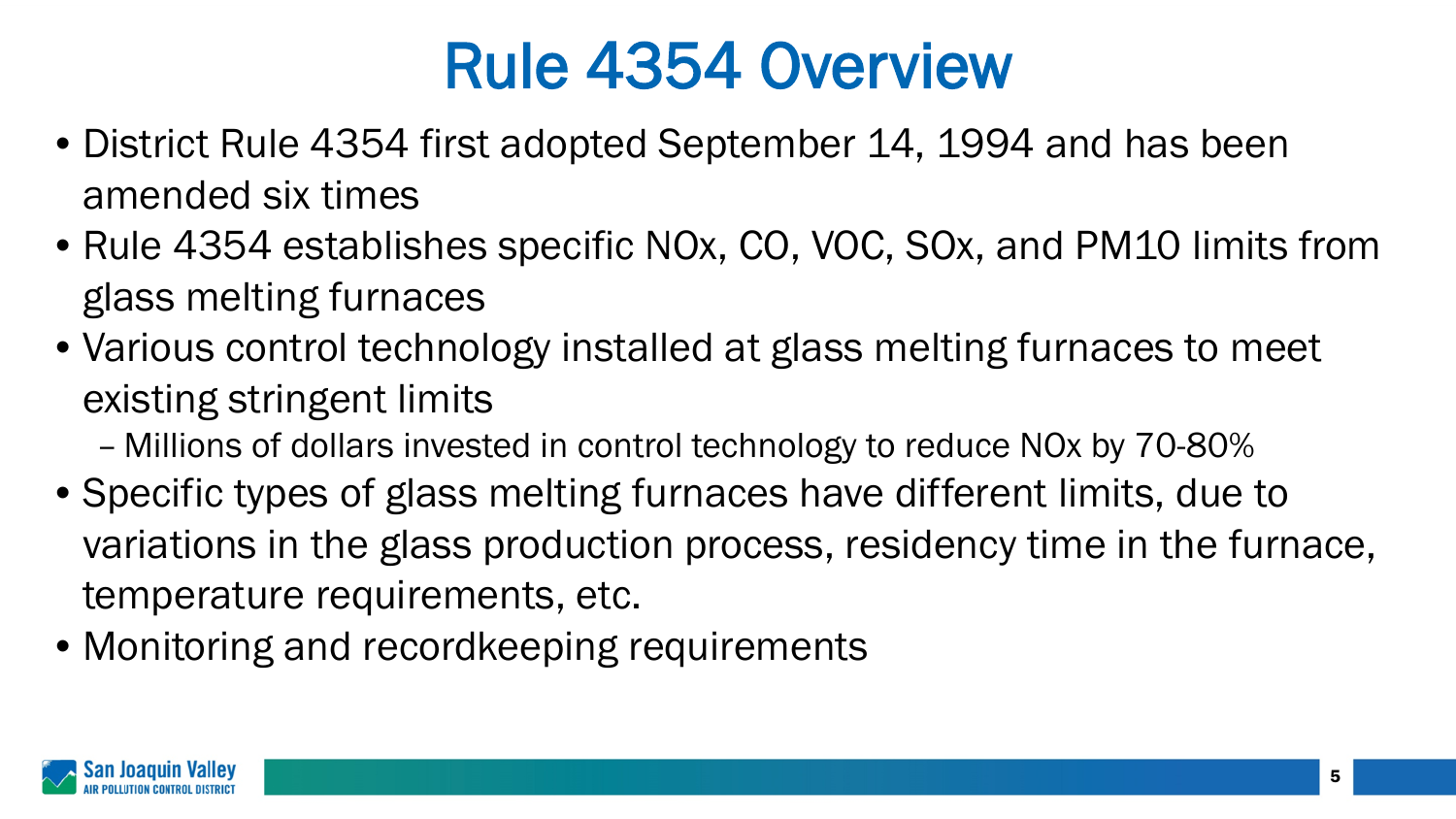# Evaluation of Additional Emission Reduction Opportunities

- Per *2018 PM2.5 Plan*, District pursuing potential opportunities to reduce NOx from container glass furnaces, as technologically and economically feasible
	- Evaluating lowering NOx limit from 1.5 lb/ton to between 1.0-1.2 lb-NOx/ton glass pulled or lower, based on rolling 30-day average
- To achieve additional reductions, District also evaluating feasibility of lower NOx, SOx, PM emission limits for container, flat, and fiberglass glass melting furnaces



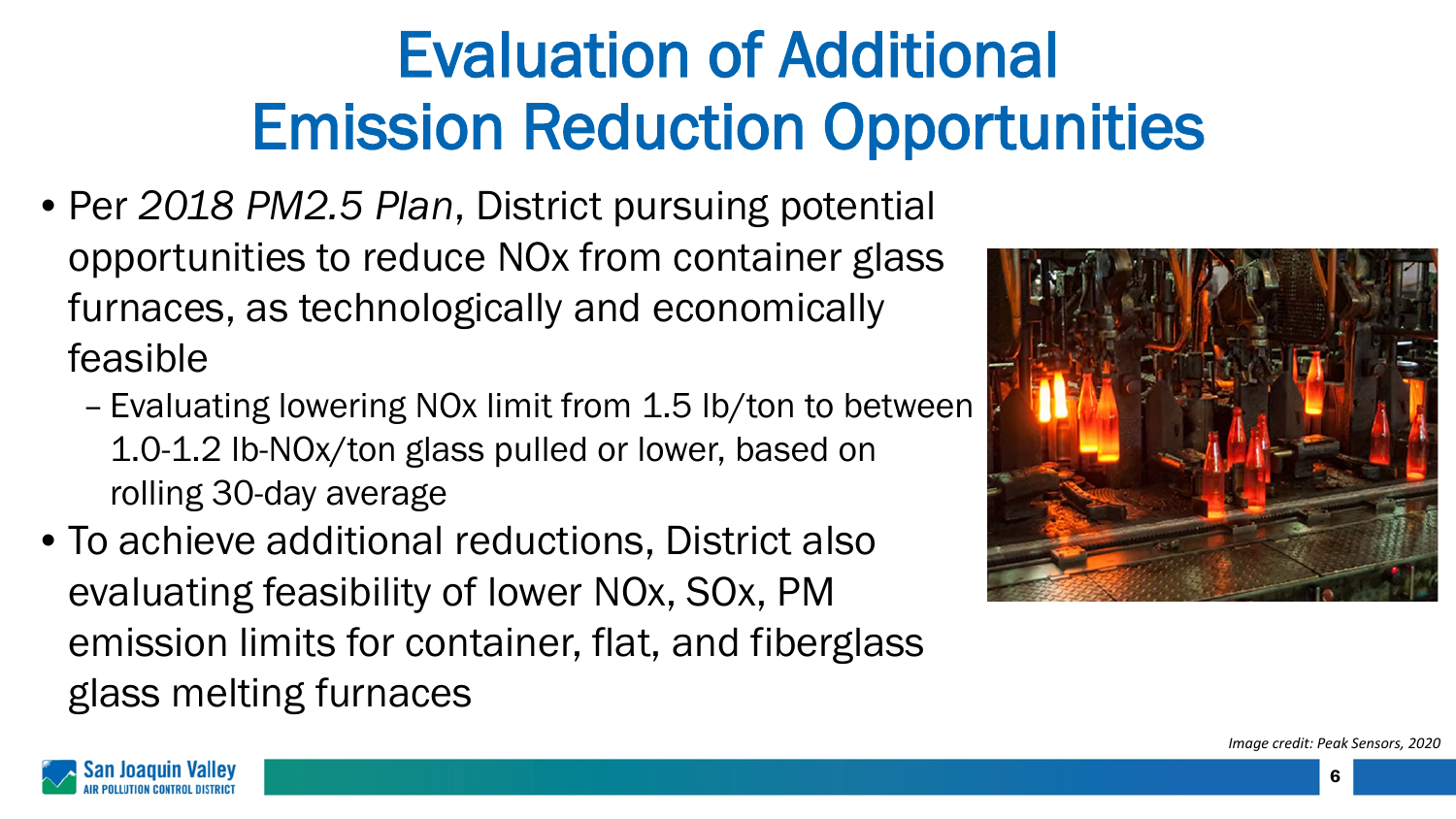# Control Technologies Under Evaluation

- Ceramic Catalytic Filters
	- –Tri-Mer UltraCat Catalytic Filter System
- Oxy-Fuel Combustion
	- –Adds oxygen to fuel and reduces NOx emissions by minimizing the availability of nitrogen
- Selective Catalytic Reduction (SCR)
	- –Reduces NOx emissions through injection of ammonia type reagent into furnace
- Combination of control technologies **Independent of the control technologies**









*Praxair, 2016*

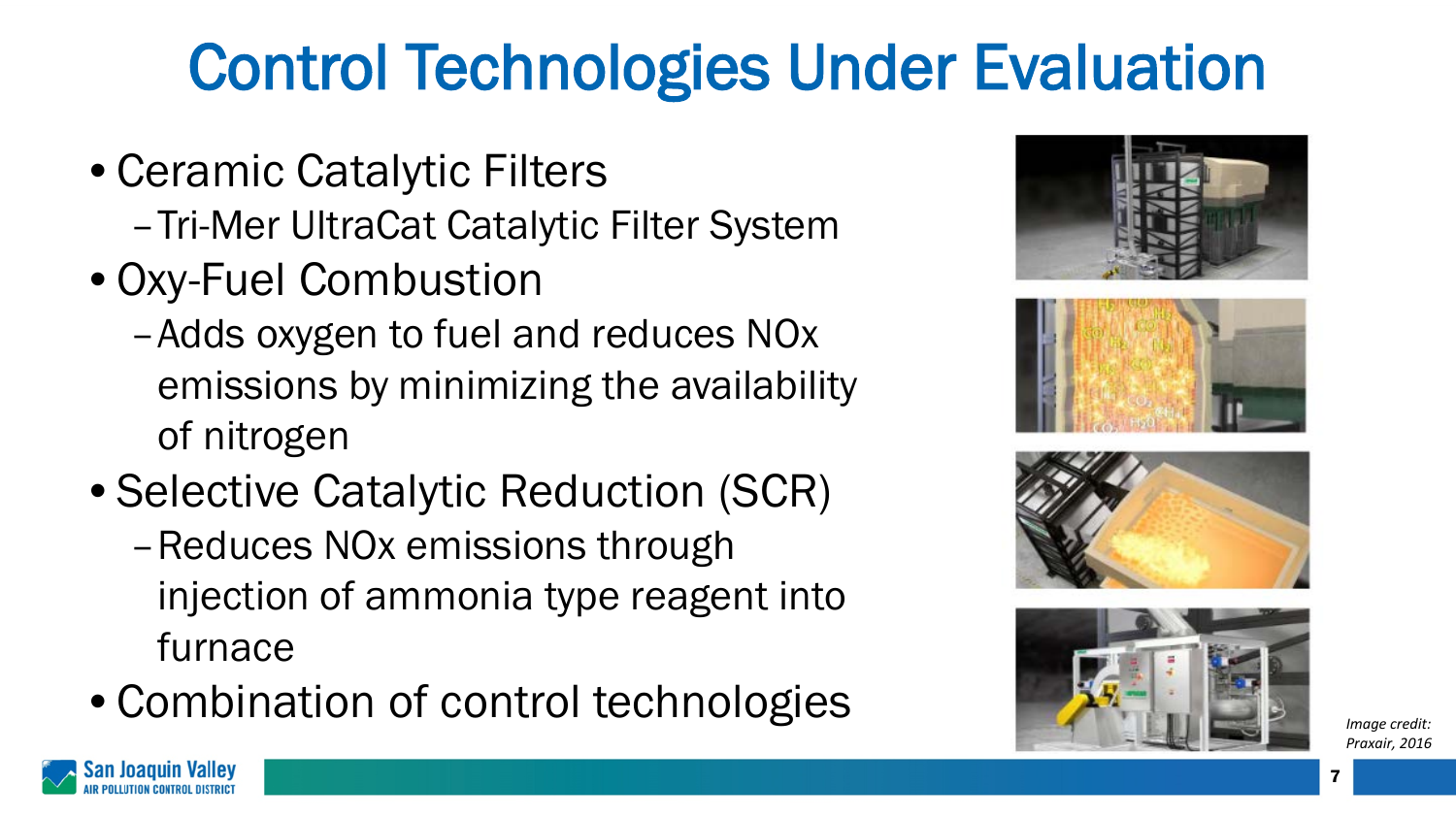## Rule 4354 Evaluation Process

- District staff analyzing technological and economic feasibility of further controls, taking into account costs, cost-effectiveness, and considerations depending on specific type of glass melting furnace
	- Costs and feasibility of most effective emission control technologies available
	- Review of requirements in other districts and regions
- Socioeconomic Impact Analysis will be conducted by third-party consultant to evaluate the regional economic impacts of proposed amendments
- Ongoing opportunities for public input
	- Public workshops will be scheduled in 2021
	- Regular updates to Citizens Advisory Committee (CAC), Environmental Justice Advisory Group (EJAG), and District Governing Board meetings
	- Identified as priority through AB 617 community engagement

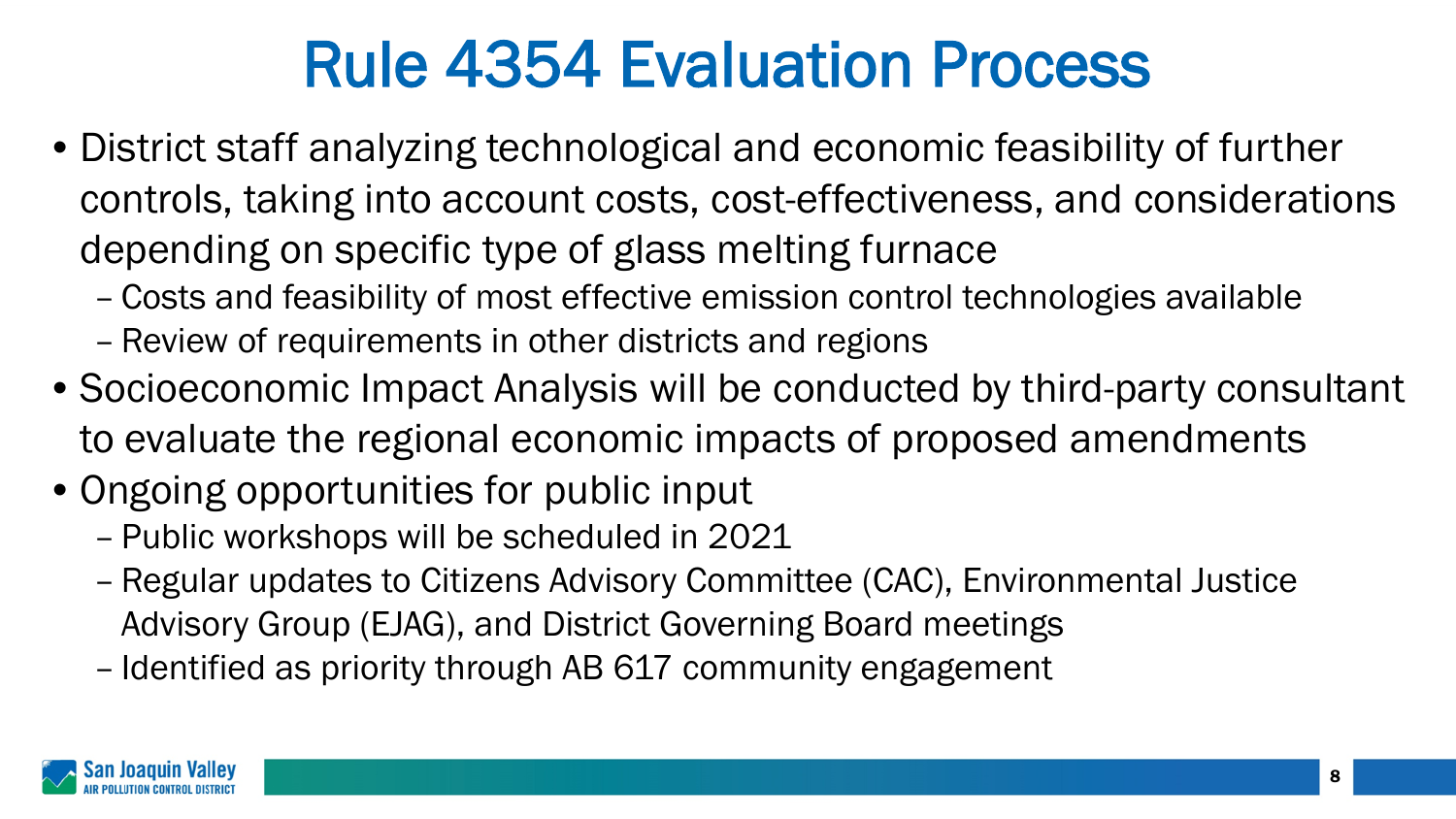#### Next Steps: Public Engagement Process for Rule 4354 Amendments



Public Participation and Comment Invited throughout Process

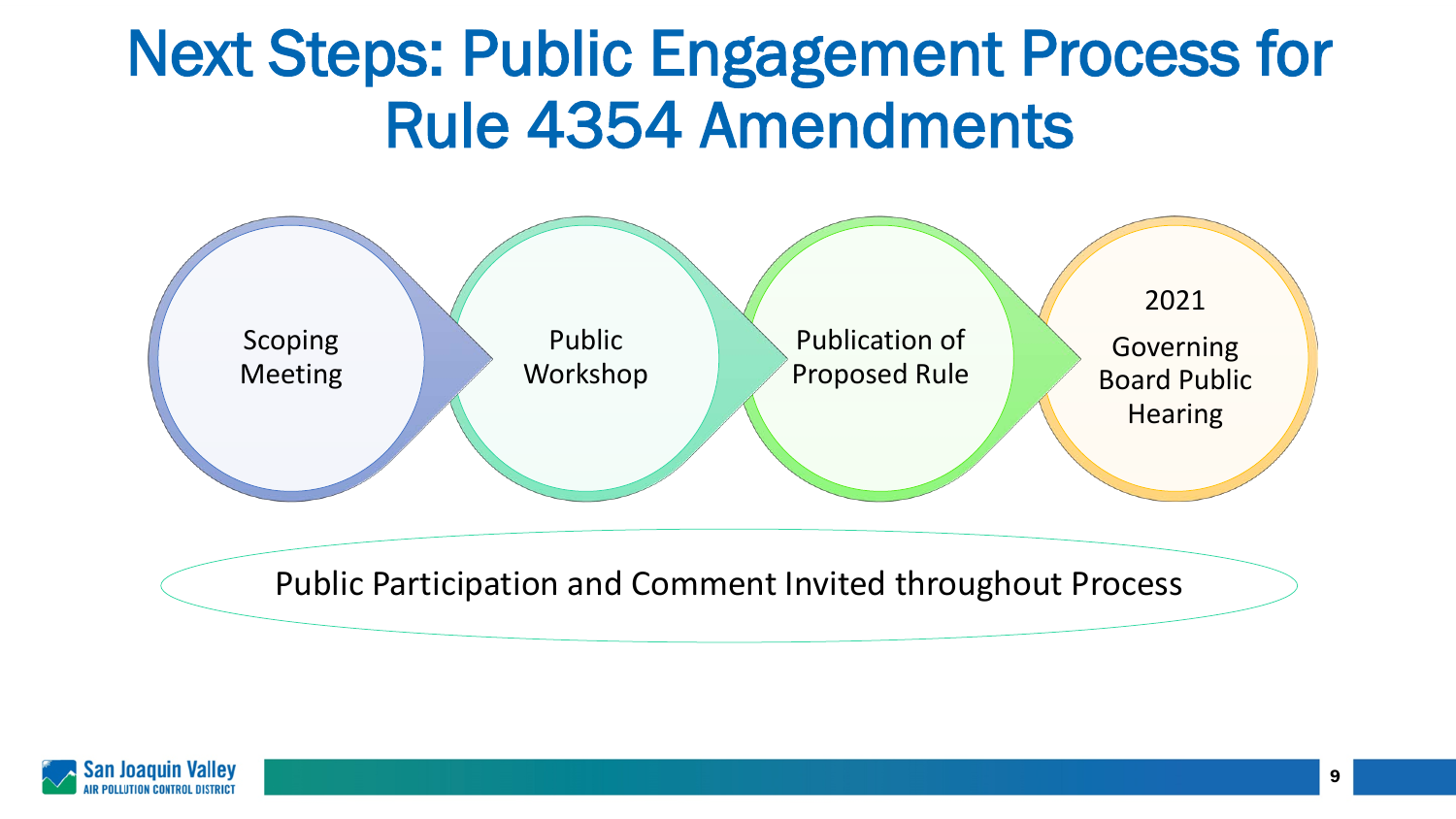### **Contact**

#### Contact: Ariana Hooks

Mail: San Joaquin Valley APCD 1990 E. Gettysburg Ave Fresno, CA 93726

Phone: (559) 230-5800

Fax: (559) 230-6064

Email: [Ariana.hooks@valleyair.org](mailto:Ariana.hooks@valleyair.org)

Listserv: [http://lists.valleyair.org/mailman/listinfo/glass\\_melting\\_furnaces](http://lists.valleyair.org/mailman/listinfo/glass_melting_furnaces)